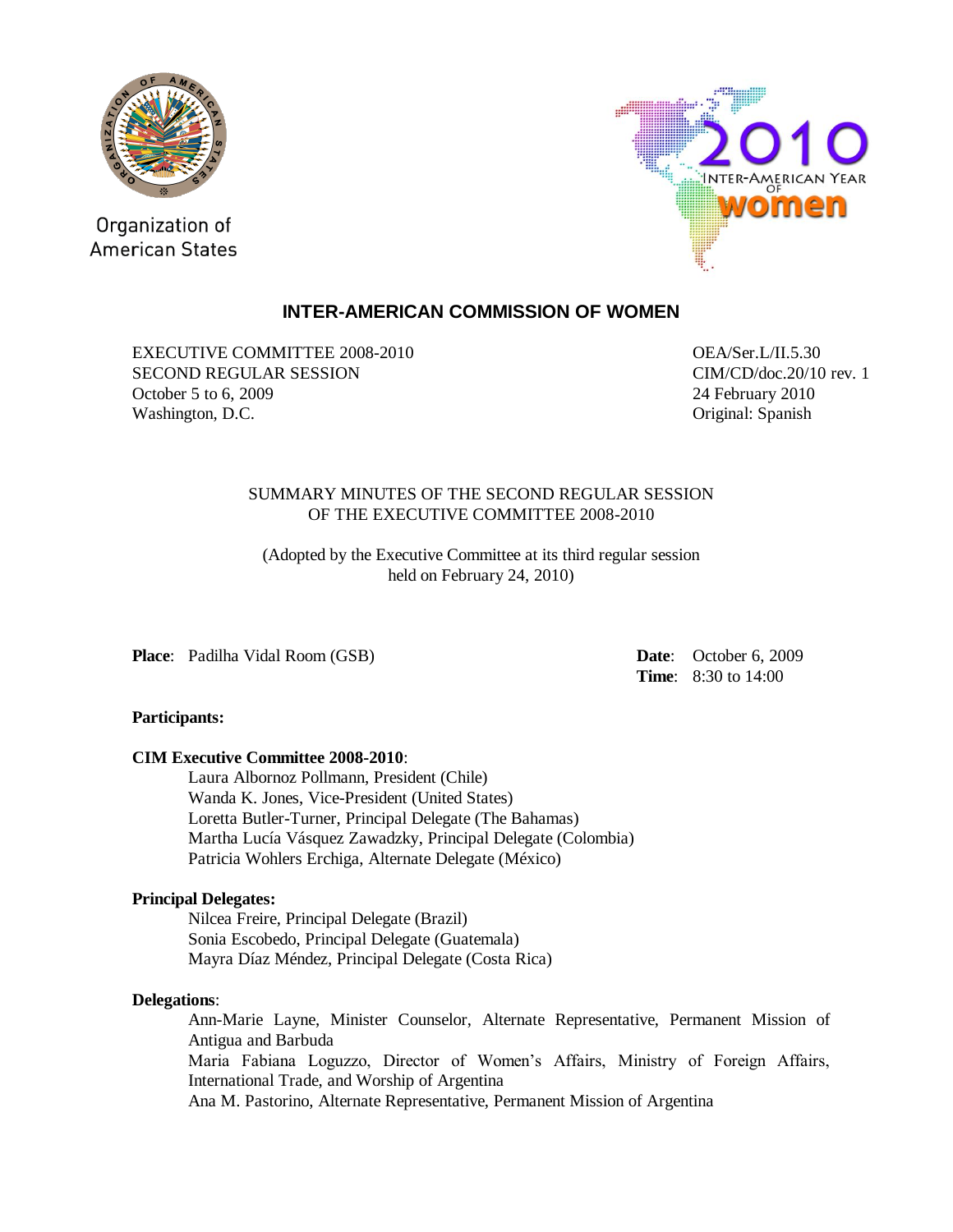Monique D. Vanderpool, First Secretary, Alternate Representative, Permanent Mission of The Bahamas Viviane Rios Balbino, Alternate Representative, Permanent Mission of Brazil Cherie Nisbet, Alternate Representative, Permanent Mission of Belize Gisela Vaca Melgar, Alternate Representative, Permanent Mission of Bolivia Swathi Kappagatula, Alternate Representative, Permanent Mission of Canada Pedro Oyarce, Ambassador, Permanent Representative, Permanent Mission of Chile Maricel Sauterel, Chief, Department of International Relations and Cooperation of the Women's Affairs Office of Chile Patricio Reinoso, Chief of Staff of the Minister of Chile Pamela Albornoz, Alternate Representative, Permanent Mission of Chile Sandra Mikan, Alternate Representative, Permanent Mission of Colombia Karen Leiva, Head of International Relations and International Cooperation of INAMU Maritza Chan Valverde, Alternate Representative, Permanent Mission of Costa Rica Irene Marr, Office of Global Women's Issues, United States Department of State Gianni Paz, Alternate Representative, Permanent Mission of the United States Maria Cristina Drouet, Permanent Mission of Ecuador Carolina Sánchez, Alternate Representative, Permanent Mission of El Salvador Ingrid Jackson, Alternate Representative, Permanent Mission of Grenada Linsleyd Tillit, Director, Promotion and Participation of Women, Presidential Secretariat for Women's Affairs of Guatemala Elsa Samayoa de González, Alternate Representative, Permanent Mission of Guatemala Suze Percy Filippini, Alternate Representative, Permanent Mission of Haití Héctor Ortega, Alternate Representative, Permanent Mission of Mexico Julieta Blandón, Alternate Representative, Permanent Mission of Nicaragua Menitza Mandiche, Alternate Representative, Permanent Mission of Panamá Claudia Medina, Alternate Representative, Permanent Mission of Paraguay Giancarlo Galvez, Second Secretary, Alternate Representative, Permanent Mission of Peru Dayana Ureña, Alternate Representative, Permanent Mission of Dominican Republic Gail Gilbert, Alternate Representative, Permanent Mission of Saint Kitts and Nevis Michael Louis, Ambassador, Permanent Representative, Permanent Mission of Saint Lucia Clenie Greer-Lacascade, Alternate Representative, Permanent Mission of Saint Lucia Frances Seignoret, Alternate Representative, Permanent Mission of Trinidad and Tobago María del Luján Flores, Ambassador, Permanent Representative, Permanent Mission of Uruguay Graziella Reyes, Alternate Representative, Permanent Mission of Uruguay Tereza Arreaza, Alternate Representative, Permanent Mission of Venezuela

#### **Permanent Observers**

Marie-France Pagnier, Ambassador, Permanent Observer, Permanent Observer Mission of France

#### **Invited Speakers**

Gina Montiel, Manager, country Department Central America, Mexico, Panama and Dominican Republic, Inter-American Development Bank (IDB)

Cecilia Ramos, Executive Director for Mexico and Dominican Republic, Inter-American Development Bank (IDB)

Nora Gómez, Research, Latin American School of Social Sciences (FLACSO)-Argentina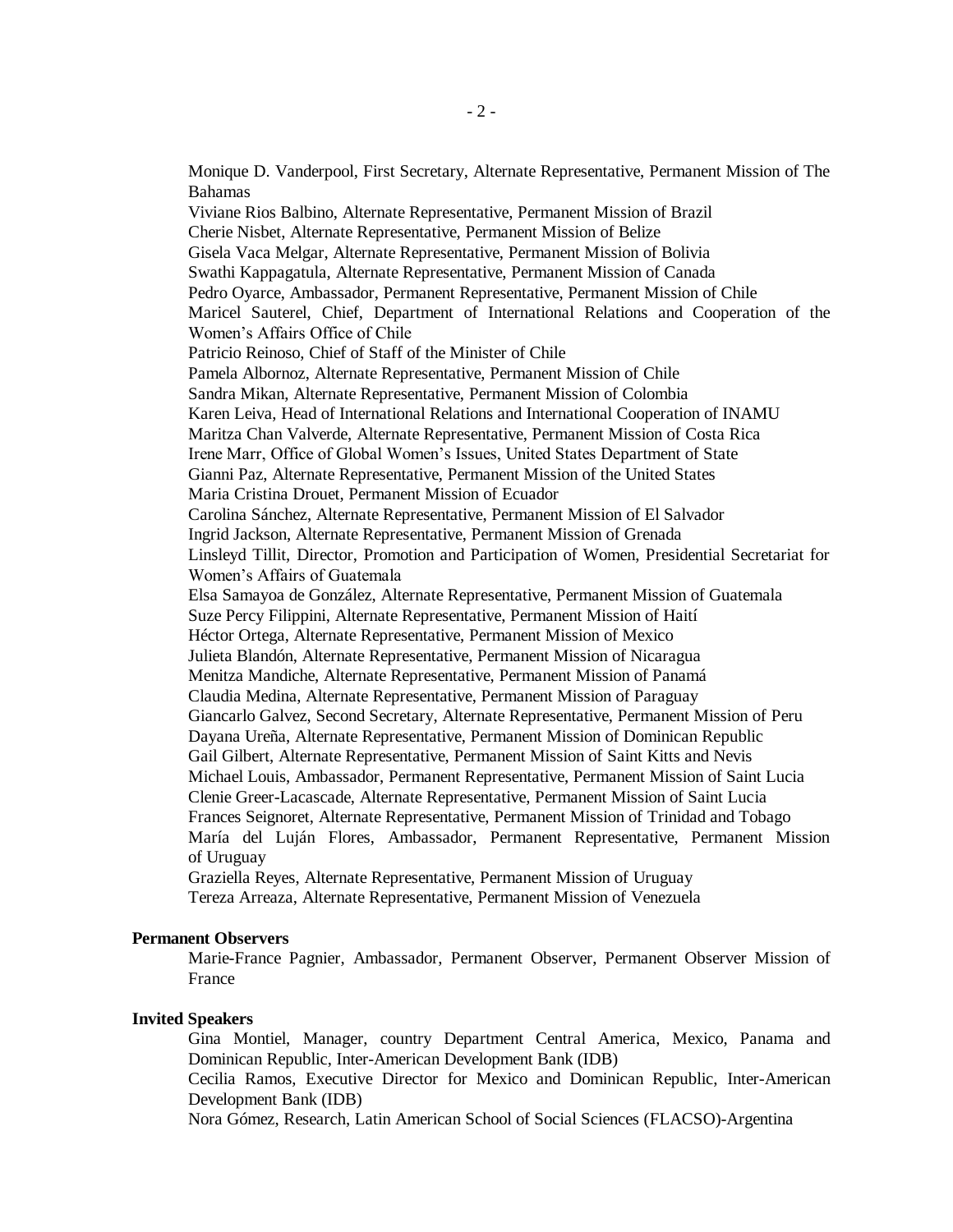## **Other Invited**

Marijke Velzeboer-Salcedo, Coordinator, Gender, Ethnicity and Health Team, Pan American Health Organization (PAHO) Teresa Genta-Fons, Senior Attorney, Legal Vice-president, World Bank Miosotis Rivas, Technical Secretariat of the Women COMMCA/SICA Priscila Henríquez, Inter-American Institute for Cooperation on Agriculture (IICA)

#### **CIM Permanent Secretariat**:

Carmen Moreno Toscano, Executive Secretary Mercedes L. Kremenetzky, Senior Specialist

**\*\*\*\*\*\*\*\***

#### **Inaugural session**

The inaugural session was held on October 5, 2009, at 9:30 a.m. The Executive Secretary extended a welcome to the participants. Presentations were made by the Chair of the Permanent Council and Permanent Representative of Colombia to the OAS, Ambassador Luis Alfonso Hoyos Aristizabal; the Secretary General of the Organization of American States, José Miguel Insulza; and the President of the CIM, Laura Albornoz Pollmann. Their remarks have been published as documents CIM/CD/INF. 4/09, CIM/CD/INF. 5/09, and CIM/CD/INF. 6/09, respectively.

#### **Sessions**

Before initiating the Committee's work, the Chair said that, in view of the fact that the Vice President of the CIM had tendered her resignation, she had consulted with the Executive Committee and proposed that the Principal Delegate of the United States, Wanda K. Jones, fill that post. Since that proposal had been accepted unanimously, the Principal Delegate of the United States, Wanda K. Jones, was formally installed as Vice President of the CIM.

She then submitted the draft Agenda (CIM/CD/doc.11/09) and draft Working Procedures (CIM/CD/doc.12/09) to the delegations for consideration. The first document was approved as presented and the second, with changes in the second day's schedule.

## **I. Consideration of the summary minutes of the First Regular Session of the Executive Committee 2008-2010**

The delegates considered the draft Summary Minutes of the First Regular Session of the Executive Committee 2008-2010 (CIM/CD/doc.10/09) and approved them without any changes (Agreement No. 1).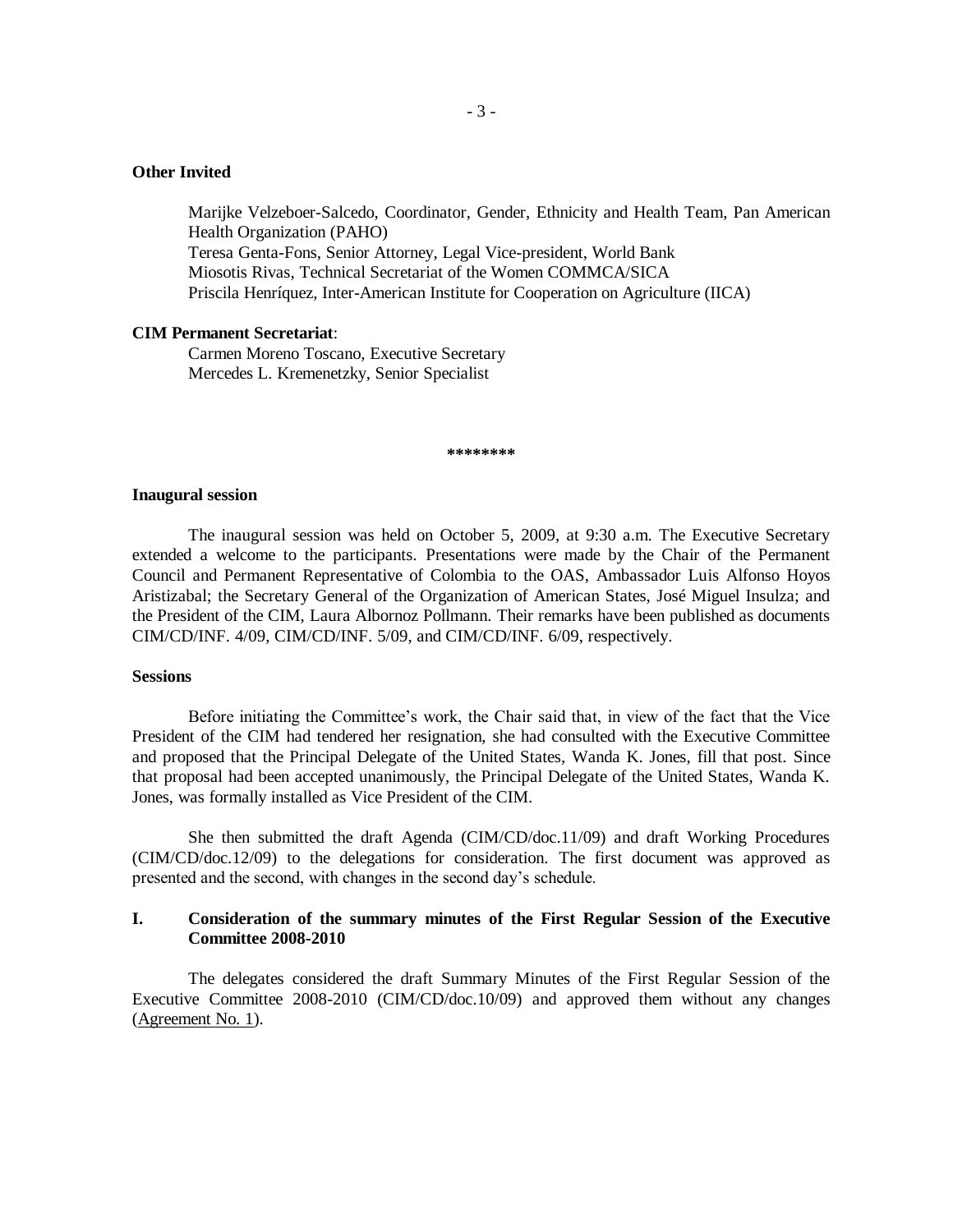#### **II. Report on the activities of the President and the Permanent Secretariat of the CIM**

The President gave a brief account of the activities carried out from April to September 2009. She drew attention to the activities conducted in the framework of the thirty-ninth regular session of the OAS General Assembly, held in San Pedro Sula, Honduras, and to the measures taken to seek funds, in particular through the request made to the IDB, through Mr. Mario Marcel, Manager of its Institutional Capacity and Finance Sector, to execute a project on institutional strengthening of the region's mechanisms for the advancement of women. She also referred to the meeting with the Secretary General on October 5, at which he pledged to personally attend the Summit on Gender, Integration, and Development, to be held in Costa Rica in December 2009 and to support it logistically and financially.

The Executive Secretary made a brief summary of the Permanent Secretariat's activities described in document CIM/CD/doc.13/09. She referred in particular to the activities carried out to develop a new strategic relationship with regional and inter-American organizations and to promote gender mainstreaming within the OAS and donor contributions. She also emphasized the importance of increasing the Commission's visibility within the Organization and of shoring up dialogue with civil society and the academic sector.

## **III. Information on the Summit on Gender, Integration, and Development, to be held in Costa Rica in December 2009**

The delegate of Costa Rica reported on the progress made in preparations for the Summit on Gender, Integration, and Development, which would be held in her country on December 8 and 9, 2009.

In her remarks, she noted that the Council of Central American Ministers for Women's Affairs (COMMCA) had been incorporated into the Central American Integration System (SICA). It was to be hoped that the meeting of presidents would set an important precedent for decision making and policy design in the region and address matters of special interest for the promotion and advancement of women's rights in the areas of economic autonomy, political participation, and gender institutionally in SICA.

As concerned the preparatory work for the Summit, she noted that a meeting of the region's ministers would be held on October 30 to consider specific aspects of the Summit's agenda. She emphasized that it was important for the CIM to be given space at the Summit to enable, at the very least, the pro tempore chairs of the other subregions to participate.

The President of the CIM thanked the delegation of Costa Rica for her presentation and for Costa Rica's efforts to strengthen the COMMCA. The delegations commented along the same lines, and the COMMCA was congratulated for having become a benchmark for other subregional mechanisms. The recent creation of the Andean Advisory Council of High-Level Authorities on Women's Affairs and Equal Opportunity was highlighted.

The Committee asked the President of the CIM to follow up on the arrangements she had made with the Secretary General to ensure that the Commission's delegates would participate in that event (Agreement No. 2).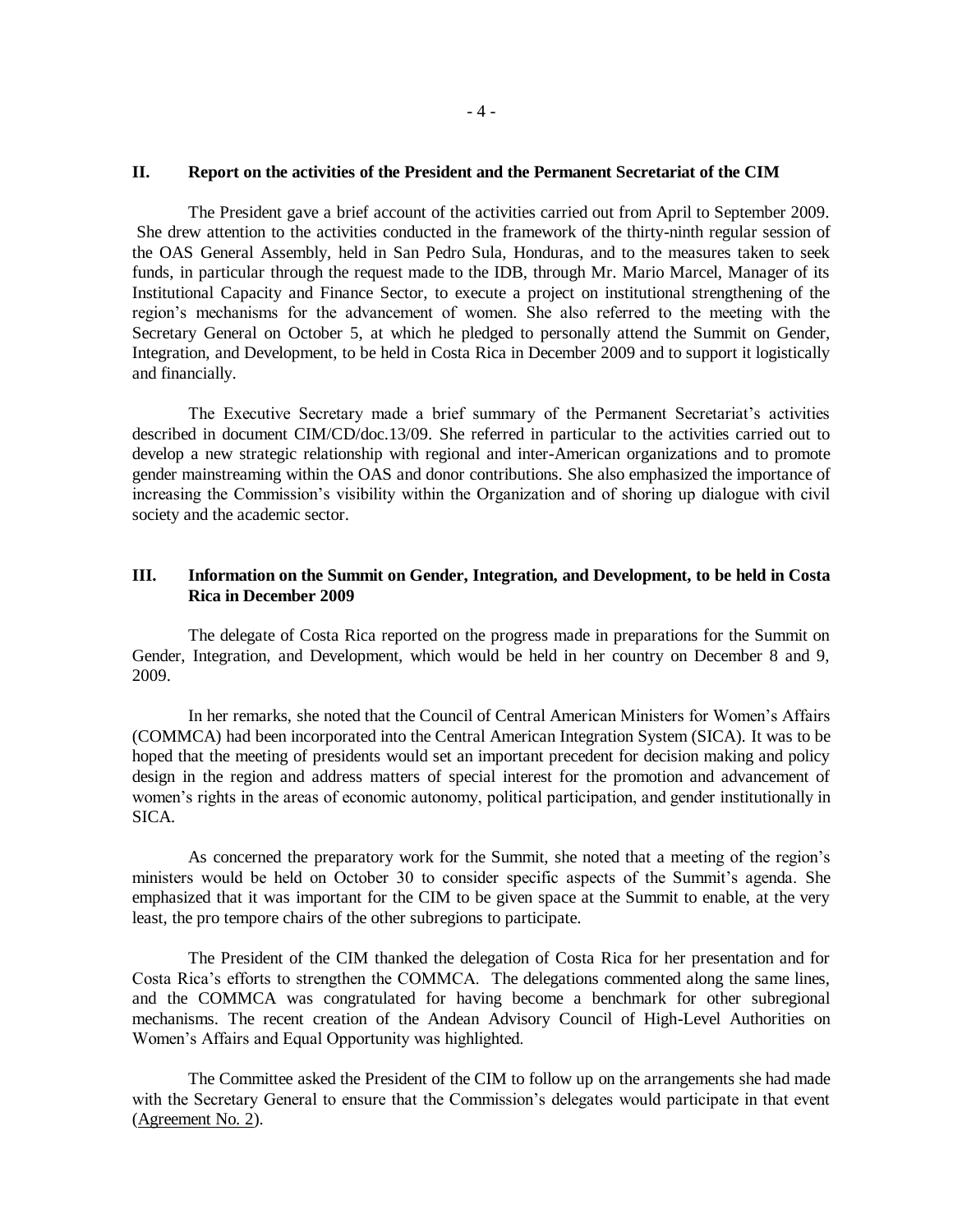That presentation was published as document CIM/CD/INF.7/09.

## **IV. Proposal for the celebration of Inter-American Year of Women 2010 - AG/RES. 2322 (XXXVII-O/07)**

The President said that it was essential to ask the Working Group of the Permanent Council to prepare a message containing guidelines regarding the celebration of the Inter-American Year of Women and asked the Executive Secretariat to prepare a concept paper on the event (Agreement No. 3).

The delegates indicated that it would be advisable to draw up a comprehensive schedule of activities and suggested that resources be used to the fullest by taking advantage of the venues set aside for previously scheduled activities or meetings, such as the Lecture Series of the Americas and meetings of the pro tempore chairs of the subregional mechanisms.

To maximize the use of resources, the delegates decided that the CIM should organize activities for launching and celebrating the Inter-American Year in the framework of activities already scheduled for 2010 (Agreement No. 4). Likewise, efforts should be fostered to hold an event on violence against women in the framework of the United Nations in order to promote the importance of the Convention of Belém do Pará (Agreement No. 5). It was also deemed advisable to concentrate the events in the months of February and November.

The President reported that the OAS Secretary General had requested a budget estimate to determine the availability of resources for the launch.

Lastly, the logo prepared by Chile for the commemoration was presented. Following comments on it, the meeting decided that it should be modified, with alternative versions produced and circulated to enable the delegates to make a selection (Agreement No. 6).

The chief of PAHO's gender unit, Marijke Velzeboer-Salcedo, expressed an interest in participating in the activities of the Inter-American Year of Women. She reported on progress made at the recent meeting of the PAHO Directing Council in gender mainstreaming as it related to the *Plan of Action for Implementing the Gender Equality Policy* in the health area. She said that she would send the Permanent Secretariat the URL for that document so that it could be provided to the ministers.

### **V. Implementation of the mandates from the Thirty-fourth Assembly of Delegates**

### **a) Biennial work program 2009-2010**

The Biennial Work Plan, contained in document CIM/CD/doc.9/09 rev. 1, was considered and adopted without any changes (Agreement No. 7).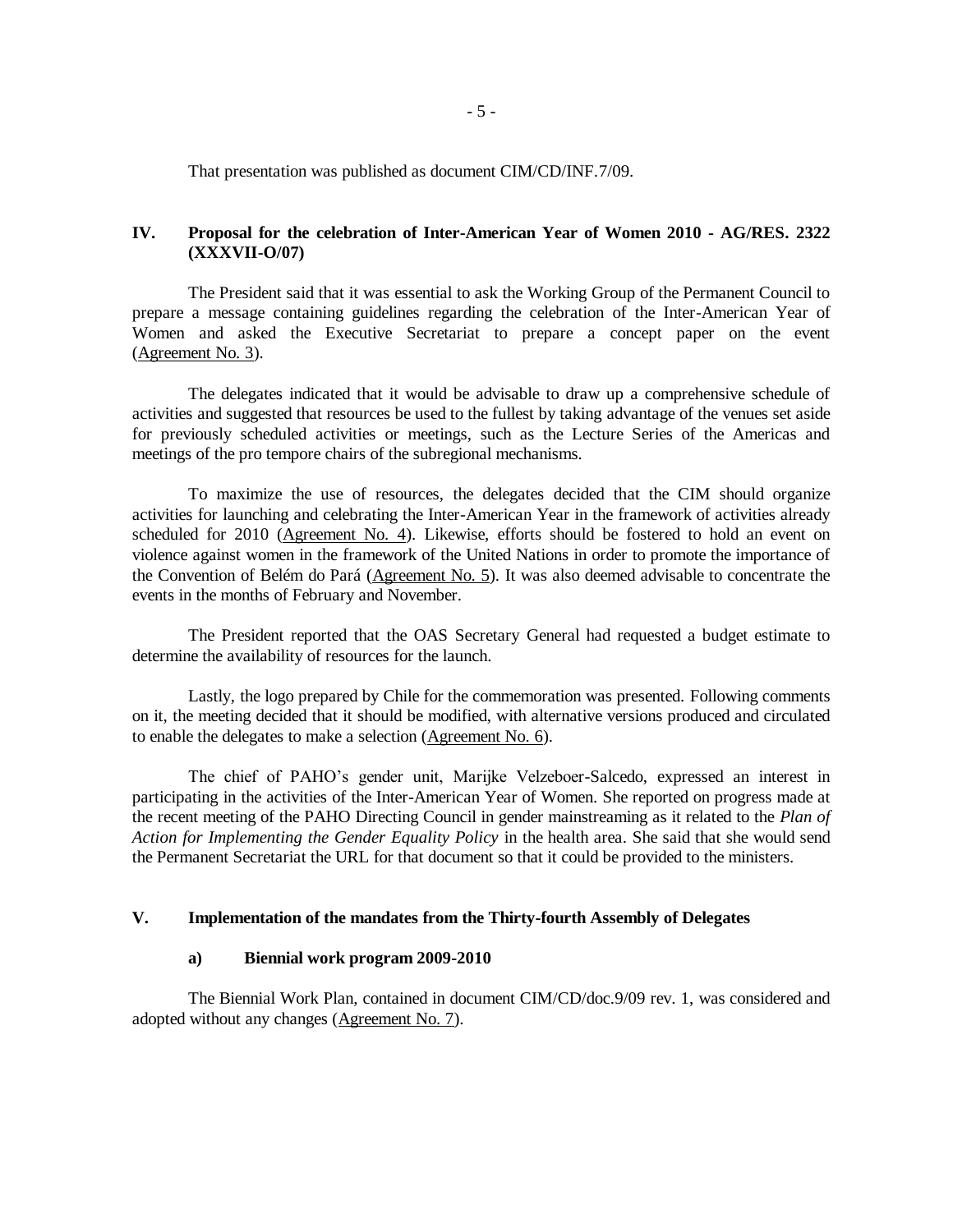#### **b) Structure of the Thirty-fifth Assembly of Delegates**

The delegate of Mexico, the country that would host the Thirty-fifth Assembly of Delegates of the CIM, presented a draft agenda, which was published as document CIM/CD/doc.17/09 rev. 1. She said that one of that Assembly's objectives would be to discuss the positioning and strengthening of the CIM and the adoption of a strategic plan that determined its future course of action. She proposed the topic "Building Citizenship among Women" as the central theme for the Assembly and said that it would be appropriate to include that event in the celebrations for the Inter-American Year of Women.

She also presented a proposal on a new structure for the Assembly of Delegates, using as reference the agendas and mandates of the four previous sessions of the Assembly and contrasting them to the four thematic areas of the OAS (human rights, democracy and good governance, multidimensional security, and integral development and prosperity), thus taking advantage of the possibilities afforded by the CIM to serve as a forum for furthering priority areas.

She said that her government wanted the meeting to be flexible and dynamic and to focus on just two or three thematic areas, for example, political participation, good governance, and democracy, and preferred to have the deliberations take place during plenary sessions. For each topic, there would be a formal presentation, followed by comments by three panelists and then by open discussion. A working group would have to be set up within the OAS to take charge of the preparations for the event. The Executive Committee approved the preliminary draft agenda and instructed the Executive Secretariat to initiate the process of consultation with governments on the agenda, as prescribed in the legal instruments of the CIM (Agreement No. 8). It also asked the Technical Secretariat to support all activities related to that Assembly (Agreement No. 9).

In addition, she suggested that Article 23 of the Statute be amended to increase the interval between Assemblies of Delegates to three years – instead of the stipulated two – to give the Executive Committee more time for its activities. Regarding that proposal, the President said that it could be considered. The delegate of Mexico also suggested that an assessment be made of the importance of the PIA, in view of the new profile of the CIM. In that connection, the Executive Committee asked the Executive Secretary to draft a document on the matter (Agreement No. 10).

The delegates expressed thanks to Mexico for its presentation and said that they agreed that the topic of strengthening of the CIM should be included on the agenda of the next session of the Assembly of Delegates. Further, they said that they agreed with the course of action being proposed and with the idea of relating the resolutions to the main topics to be discussed.

### **VI. Progress report on the issue of the elimination of violence against women and strengthening of the MESECVI**

Under that agenda item, Mercedes Kremenetzky, Principal Specialist of the CIM, gave a report on: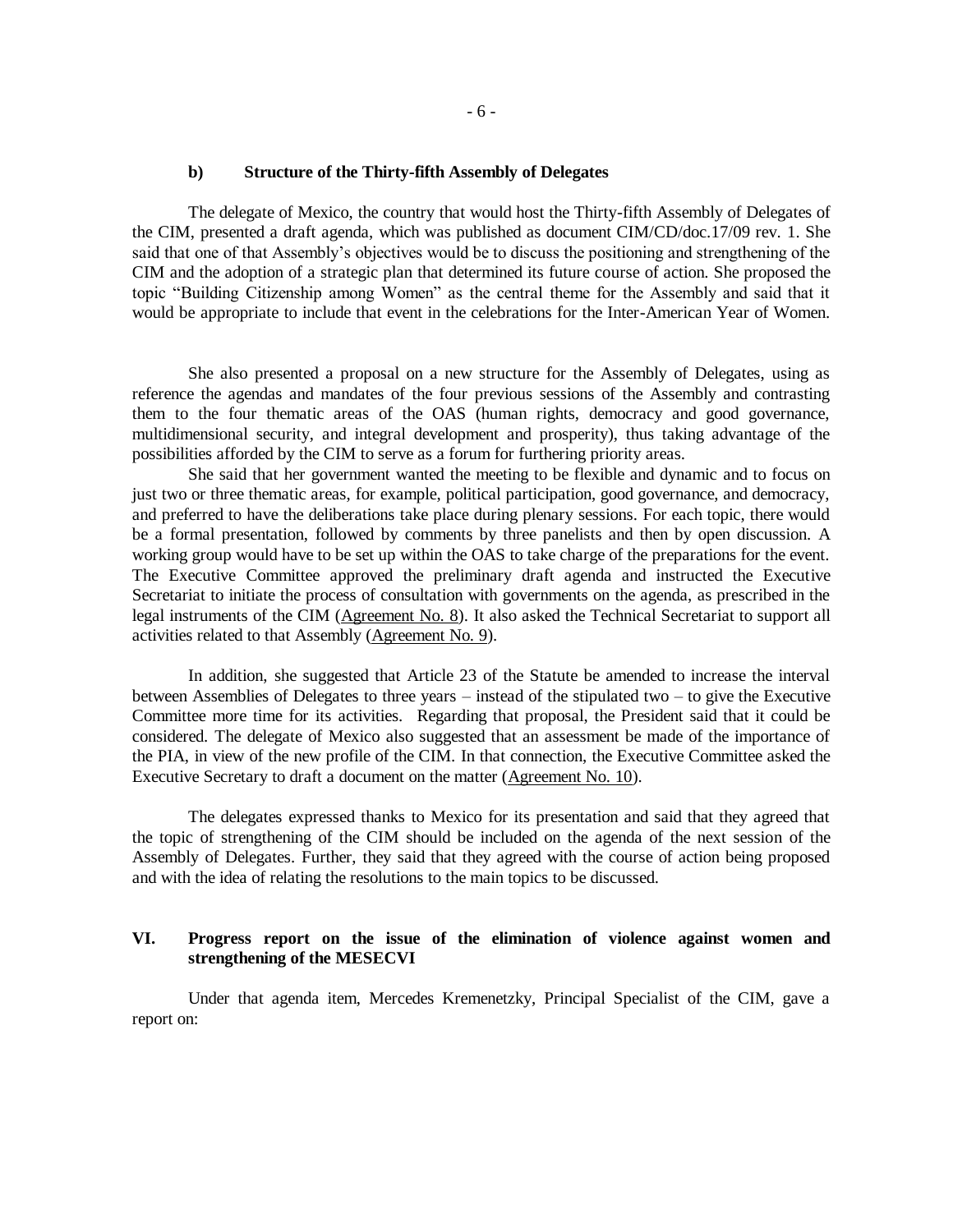### **a) Participation in the United Nations Secretary General's Campaign**

The CIM was invited to take part in the launching of the United Nations Secretary-General's campaign on eradicating violence against women in Latin America. To coordinate that participation as well as that of the other United Nations agencies involved, a teleconference was held on July 21, 2009, followed by an inter-agency meeting from September 2 to 4, 2009, in Panama City.

A decision was made to invite the OAS Secretary General to the official launching of the campaign, on November 25, 2009, in Guatemala. Likewise, a decision was made to take part in the Knowledge Fair, to be held on November 24, prior to the launching, where a progress report would be presented on the implementation of the Convention of Belém do Pará and the MESECVI, as an example of efforts to prevent and combat violence against women in the region. The CIM offered to share its experience in negotiating the Convention of Belém do Pará and in applying the mechanisms for monitoring and implementing it.

### **b) Follow-up to the Hemispheric Report adopted at the Second Conference of States Parties**

The Technical Secretariat of the MESECVI presented a summary of the advances made by the MESECVI. She referred to follow-up of the recommendations made by the CEVI during the first round and reported on the results of the Fifth Meeting of the CEVI, held on June 25 and 26. She reported on the steps taken to obtain human and economic resources for the mechanism and on participation in a meeting with the Council of Europe, at which interest was expressed in the Convention of Belém do Pará and the MESECVI, in view of the European Union's intention to draw up a convention on violence against women.

She indicated that the Seminar on Femicide with the Washington College of Law of American University had been postponed until 2010.

#### **c) Next Evaluation Round of the MESECVI**

The delegates underscored the importance of undertaking an in-depth analysis of the MESECVI and the progress they had made with a view to enhancing it, increasing the impact and influence it has on the conduct of states, achieving swift results, and repositioning it politically. To that end, they considered the possibility of defining and implementing a strategy to address the shortcomings identified.

The delegates mentioned some of the areas and measures that could help strengthen the mechanism, such as reducing the time period for each evaluation round. They stressed the importance of providing it with adequate financing, approaching non-traditional OAS donors, and channeling additional resources to the area.

Several delegations said that they were in a position to fund concrete activities, for example, meetings, publications, or the development of materials. The President recalled her conversation with the OAS Secretary General in which he indicated to the Committee that the financial condition of the Organization made it impossible to finance personnel for the mechanism through the Regular Fund. She reported on her recent conversation with the Ambassador of Spain and asked the Executive Secretariat to continue those conversations.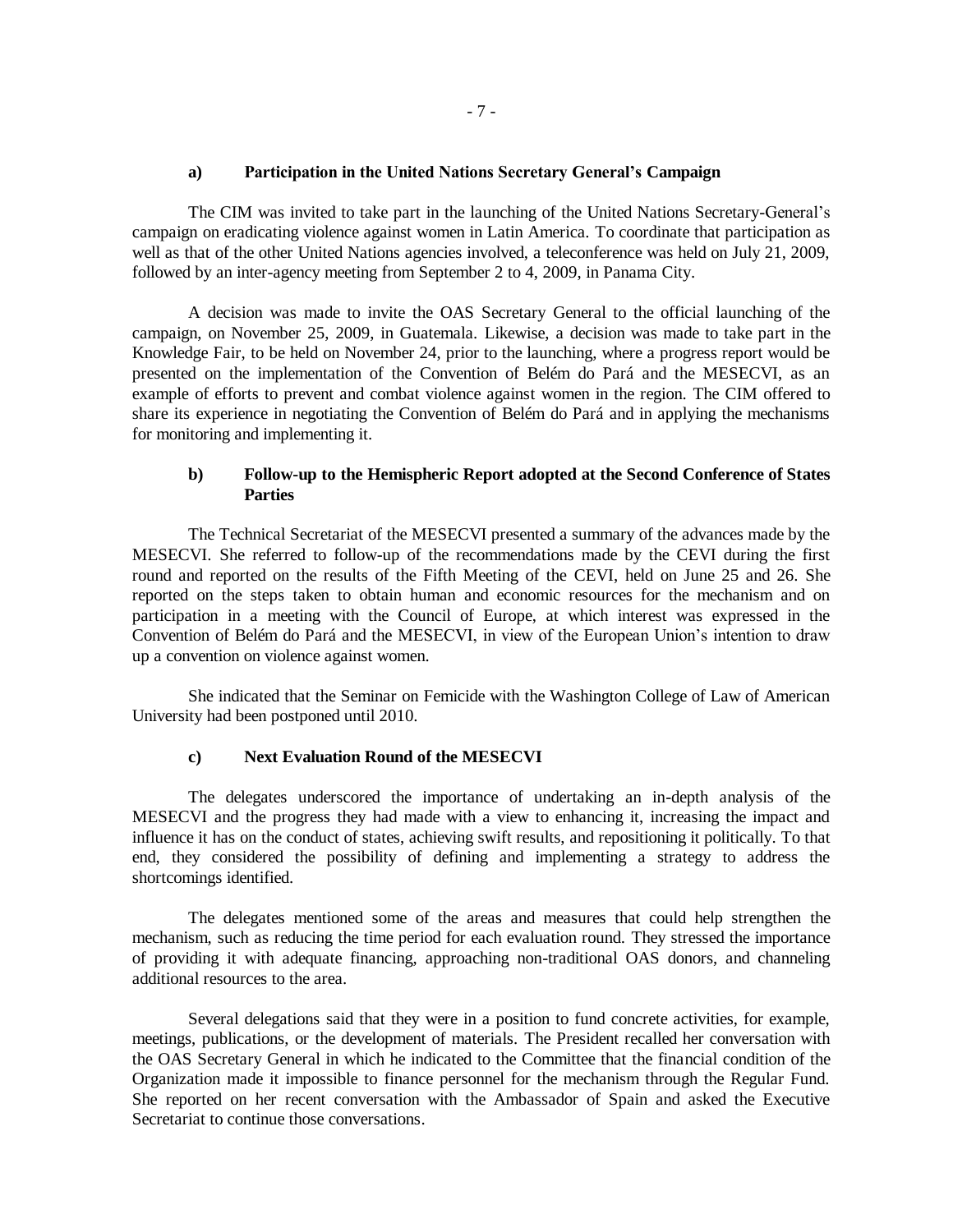She emphasized the importance of the Convention of Belém do Pará and its mechanism for the Hemisphere and the CIM, as well as the importance that the experts be technically and politically independent.

The Technical Secretariat was asked to draft a report within one month on the status of the MESECVI (Agreements Nos. 11 and 12). The delegations of Brazil, Chile, and Costa Rica offered to host the meeting that would be convened for that purpose. In the case of Costa Rica, it was proposed that said meeting be held in the framework of the Summit on Gender, Integration, and Development, which would take place in Costa Rica in December 2009.

The Executive Committee also recognized the importance of strengthening strategic partnerships with other international organizations to further their collaboration with PAHO, the IOM, the ILO, the UNHRC, the UNHCHR, and UNIFEM, among other bodies. The Permanent Mission of Chile to the OAS offered to coordinate that area and to meet with some of those organizations.

As concerned the indicators developed within the CEVI, the Executive Secretariat was asked to coordinate that work with the United Nations Statistical Commission, ECLAC, and the CEDAW Committee of Experts, with a view to enhancing the consistency and comparability of those organizations' indicators of violence against women with those of the MESECVI (Agreement No. 13).

The delegate of The Bahamas reported that a bill on marital rape had been introduced in her country in August and that some sectors in the country were strongly opposed to it. She asked the CIM and the IACHR to assist her by transmitting background information on cases and legislation in order to support adoption of the bill (Agreement No. 14).

## **VII. Opportunities for women in the face of the financial crisis. Possibilities of working with the IDB and FLACSO on joint projects – Inputs from the Delegates**

#### **a) Presentation by Ms. Gina Montiel, representative of the IDB**

Ms. Gina Montiel, Manager of the Country Department Central America, Mexico, Panama and the Dominican Republic, was offered the floor. In her presentation, she said that the current financial crisis had resulted in a drop in remittances, tourism, and exports, which in turn had led to reduced tax income that jeopardized social programs and the productive participation of women. She drew attention to the decline in employment, caused in part by persons returning to Central America and Mexico from the United States, and of the remittances that had an impact on household income. She also mentioned the policies promoted by the IDB to counteract those effects, including the implementation of temporary job programs, as well as preparation of an impact assessment of the financial crisis on those countries.

She reported on the creation of a US\$16 million grant program to support projects in the countries and regions, invited the delegates to present a project profile which would serve as a means for them to initiate dialogue with the Bank on access to those resources, and invited them to visit the IDB Web page to obtain detailed information on those procedures.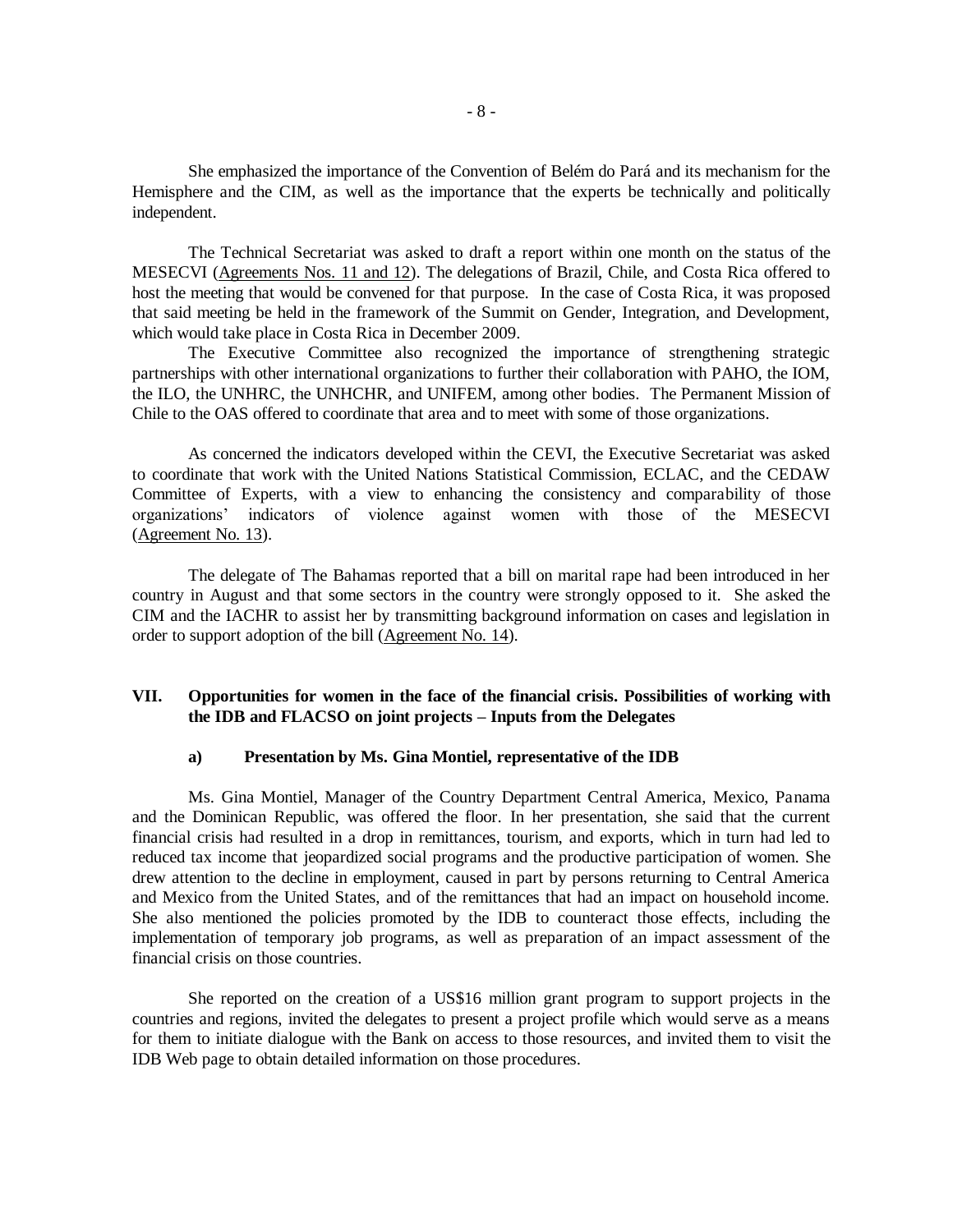#### **b) Presentation by FLACSO**

The representative of FLACSO, Nora Gómez, made a presentation on the importance and use of information technologies (ICTs). She said that ICTs led to new forms of production and employment and brought to bear important economic and political interests that could result in unheard of personal and social development. She cited informative figures regarding the use of ICTs by men and women, indicating that there were still inequalities in that regard, and referred to the creation of technologies and contents in decision making. She underscored that women were underrepresented in the computer technology industry.

She proposed three strategic areas to achieve parity (access, appropriation, and innovation) and the policy challenges of an equality agenda at the policy level, in all areas pertaining to women and ICTs. Among the possible uses of ICTs, she mentioned e-trade; education, research, and continuing education; e-health; e-citizenship and political participation; online networks and communications; gender-based violence; digital literacy training; gender mainstreaming; and professional development and employment. She referred to the recent establishment of the Latin American Center on Gender and the Information Society (CGySI) and invited the delegates to join it, especially those from the Caribbean. The President said that she would disseminate information on this initiative, in particular among the Caribbean countries.

Lastly, reference was made to the strategy for 2010, whose objectives were to move toward an information society that would benefit everyone equally, foster development through growth with equity, consolidate democracy and strengthen regional integration, and reduce economic and social costs, and to the challenge of establishing a regional plan to ensure that the strategic use of ICTs was included in every aspect of the gender equality agenda in Latin America and the Caribbean.

#### **VIII. Budget execution as of September 30, 2009**

The Executive Secretary presented a summary of budget execution as of September 30, 2009 (CIM/CD/doc.18/09), which was approved (Agreement No. 15). She said that the conventional format used for preparing those reports had been used, but that in the future a more modern, results-based method would be used.

### **IX. Other business**

#### **a) Reading out of the agreements**

The agreements included at the end of this document were read out and adopted.

#### **b) Closing remarks**

The President then declared the Second Regular Meeting of the Executive Committee of the CIM closed and thanked the delegates for their presence, inputs, and collaboration.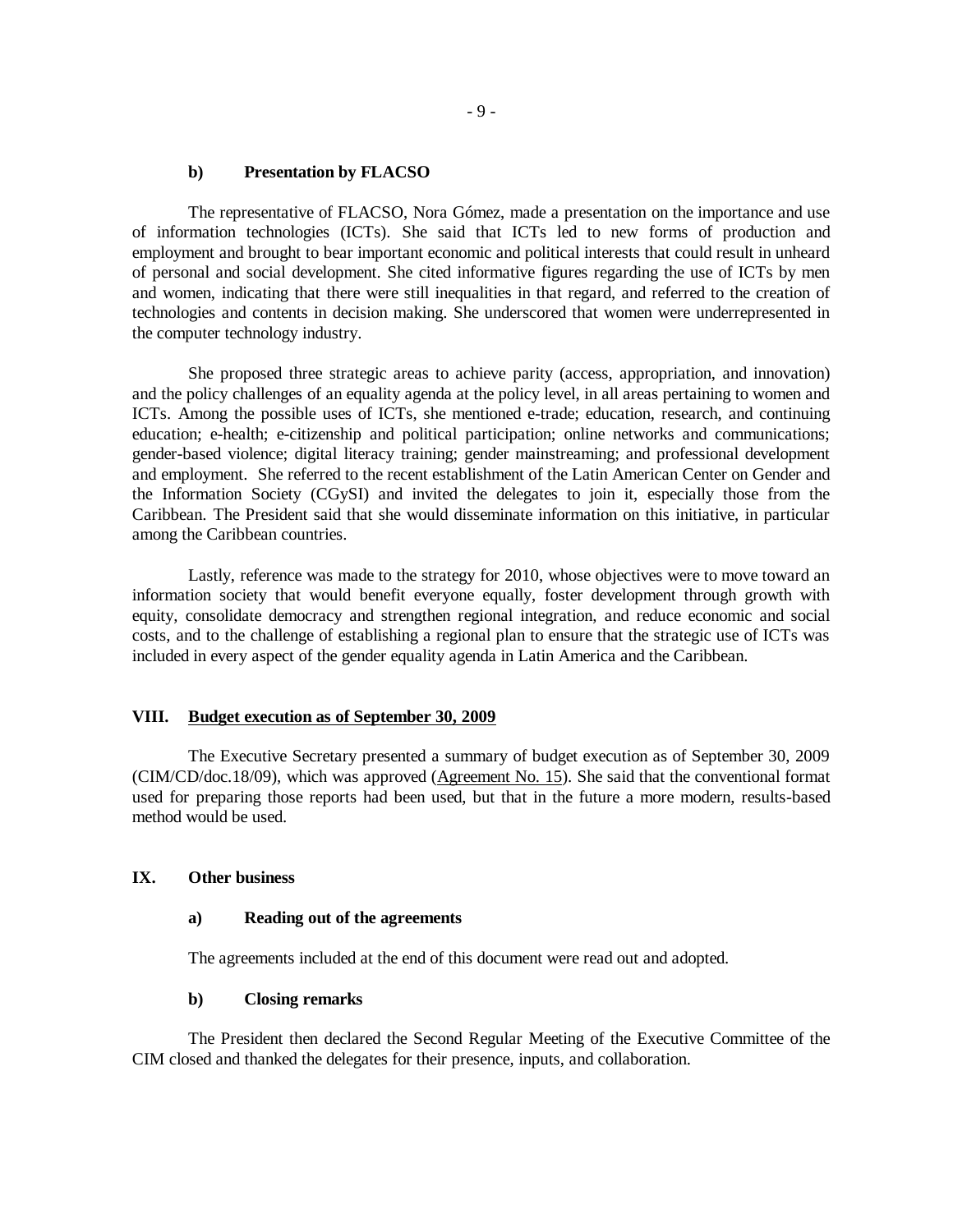## **AGREEMENTS**

| Acuerdo No. 1 | Approve the Summary Minutes of the First Regular Session of the Executive<br>Committee, contained in document CIM/CD/doc.10/09.                                                                                                                                                                                                                                                                                                                                  |
|---------------|------------------------------------------------------------------------------------------------------------------------------------------------------------------------------------------------------------------------------------------------------------------------------------------------------------------------------------------------------------------------------------------------------------------------------------------------------------------|
| Acuerdo No. 2 | Request the Chair of the CIM to make the necessary arrangements with the<br>General Secretariat to bring about the participation of the Commission's<br>delegates in the COMMCA Summit on Gender, Integration and Development,<br>to be held in Costa Rica on December 8 and 9, 2009.                                                                                                                                                                            |
| Acuerdo No. 3 | Ask the Working Group to prepare the message to be conveyed containing<br>guidelines regarding the Inter-American Year of Women, and ask the<br>Executive Secretariat to prepare a concept paper to serve as a framework for<br>commemoration of the Inter-American Year of Women, and to the countries,<br>gender authorities, and subregional bodies involved in gender issues that<br>define activities to be included in the complete schedule for the year. |
| Acuerdo No. 4 | Carry out activities to commemorate the Inter-American Year of Women on<br>the following dates in 2010:                                                                                                                                                                                                                                                                                                                                                          |
|               | Launch the celebrations in February 2010, on a date close to the<br>a.<br>meeting of the Commission on the Status of Women (CSW) and hold<br>the next regular meeting of the Executive Committee of the CIM on<br>the same dates;                                                                                                                                                                                                                                |
|               | As part of the activities scheduled for ECLAC's "XI Regional<br>$\mathbf b$ .<br>Conference on Women in Latin America and the Caribbean," to be<br>held in Brazil in July;                                                                                                                                                                                                                                                                                       |
|               | Within the framework of the Meeting of States Parties of the<br>$\mathbf{C}$ .<br>MESECVI to be held in Guatemala, in September; and                                                                                                                                                                                                                                                                                                                             |
|               | d.<br>During the Thirty-fifth Assembly of Delegates of the CIM, to be held<br>in Mexico in November.                                                                                                                                                                                                                                                                                                                                                             |
| Acuerdo No. 5 | Foster a strategy, during the Inter-American Year of Women, vis-à-vis the<br>United Nations, for promoting the importance of combating violence against<br>women, recalling that the Convention of Belém do Pará was the first legal<br>instrument in the region to address violence against women.                                                                                                                                                              |
| Acuerdo No. 6 | Use a modified version of the logo offered by Chile as an emblem for the<br>celebrations; the delegation of Chile is sending a new version on October 13,<br>2009.                                                                                                                                                                                                                                                                                               |
| Acuerdo No. 7 | Adopt the 2008-2010 Biennial Work program contained in document<br>CIM/CD/doc.9/09 rev. 1.                                                                                                                                                                                                                                                                                                                                                                       |